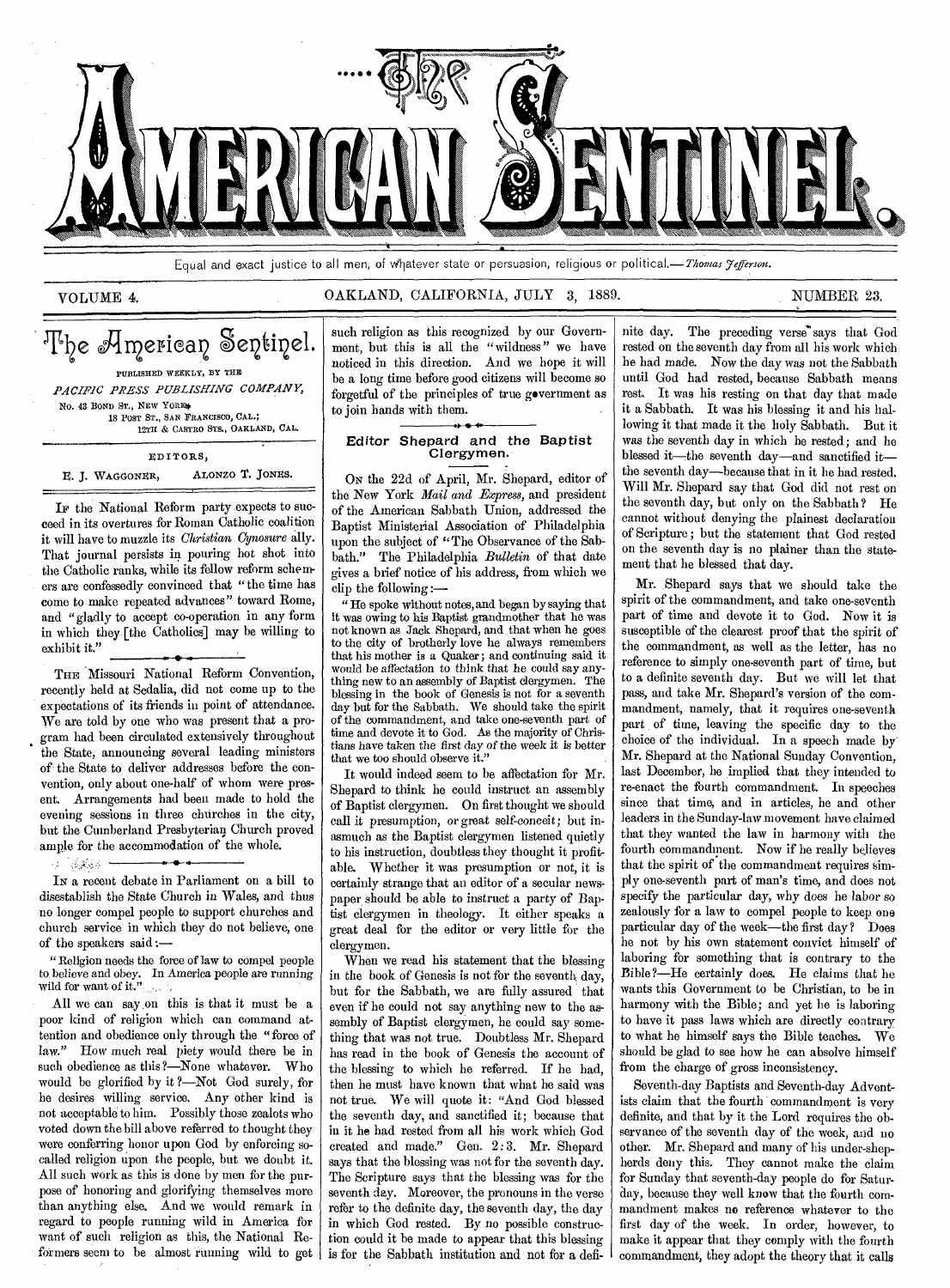for the observance of simply a seventh part of time; but they ought to be able to see that such a theory does not help them any as against seventh-day observers. Saturday is one-seventh part of time just as much as Sunday is. Therefore, if they propose to legislate in harmony with the fourth commandment, and they say that that commandment requires simply the observance of a seventh part of time, without specifying which day, they stultify themselves whenever they attempt to enforce their definite Sunday law upon seventh-day people. .

We have a stronger charge yet to bring against them. Out of their own mouth we will convict them of doing the very thing which the apostle Paul charges upon the "man of sin" in 2 Thess. 2:4. They say that God has not specified the exact day that is to be observed, but that he simply requires an indefinite seventh part of time, and they propose to go beyond him and require all men to observe the same time, and they specify the first day of the week. Now if they believe the theory which they put forth concerning the commandment, then they are exalting themselves above God. They say that God left the commandment indefinite. Now if that is so he must have had a reason for it. What reason have they to say that his reason is not a good one ? What right have they to attempt an improvement upon his commandment? They must stand convicted of the grossest presumption. We would advise them not to meddle with the affairs of God, but to leave his commandment as he left it.

"As the majority of Christians have taken the first day of the week, it is better that we all should observe it," says Mr. Shepard. Who are the " we " to whom he refers? He cannot include all creation in that word. He was speaking to a company who already observe the first day of the week. Of course if they think it is better for them to observe the first day, they are at perfect liberty to do so. Rut that does not prove anything in regard to those who do not think it is better to observe the first day of the week. His theory of the fourth commandment leaves everyone to choose his own time, only so he is sure to, take a seventh ; and his statement that it is better to observe the first day because the majority of Christians observe that day, shows that he, does not pretend to have any authority for the observance of Sunday other than custom ; and yet he proposes to force others to follow his custom, for which he acknowledges that he has no authority. What more than this is needed to show that this Sundaylaw movement has its origin in selfish bigotry and the spirit of Papal assumption? E. J. W.

### Bad Logic.

A CHICAGO clergyman preached a sermon recently on " Sunday Base-ball," from which we get the following  $:$   $-$ 

"To play base-ball on Sunday leads to every sin under heaven. Did Daniel Webster play ball on Sunday ? Did he read the Sunday newspapers? -No. He staid at home and read his Bible. Think of it! If Sunday base-ball had been played in Webster's time perhaps Webster would have been dragged into it. How that great man would have deteriorated if he had played baseball. He would have sunk into oblivion."

To which the *Evening News* makes the subjoined reply :—

" We have no desire to defend the playing of base-ball on Sunday. It is a reprehensible prac-

tice at best, and as practiced by the Kansas City nine it is disappointing as well. But somehow the method employed by this Chicago parson to demonstrate the impropriety of Sunday base-ball is not altogether satisfactory. We hate bad logic as much as the reverend gentleman abhors false doctrine, heresy, and schism, and with all due respect for the cloth, his argument smacks of bad logic.

"Daniel Webster never played ball on Sunday, therefore base-ball on. Sunday is the acme of wickedness. Well, let's carry the argument to its logical conclusion. Webster never willingly paid his debts, therefore the paying of debts leads to evil. Webster had a prejudice against going to bed sober, *ergo* sobriety is the bane of human existence."

### "Sunday a Day of Deviltry."

SUNDAY evening, May 19, the Kings County Sunday Association held its seventh anniversary in Hanson Place M. E. Church, Brooklyn, New York. There were several addresses made, one by Mr. Elliott F. Shepard, president of the National Sunday Union. The annual report of the association, and Mr. Shepard's speech, are given in the *Pearl of Days* column of the New York *Mail and Express,* of May 24, 1889. The speeches furnish some very interesting matter, which we shall have occasion to notice at different times in the columns of the SENTINEL. One of the points is contained in the statement by the secretary of the Kings County Association, that in Queens County "Sunday is a day of deviltry." How can Sunday ever be anything else than a day of deviltry to those who are not religious, so long as they are compelled to be idle on that day? Satan finds something for idle hands to do, and when men are forced to be idle, they are going to fill up the time some way ; and as they have not that regard for religion which will lead them to fill up the time with worship and devotional thought or exercises, it is inevitable that the time will be filled with worldly things; and as the law will not allow them to work, nor to play harmless games, even though they be worldly, no result can follow but that the time will be filled with deviltry, because by this system they are thrown back upon themselves for resources with which to fill the time, and from himself no ungodly man can ever get anything but ungodliness, and ungodliness is deviltry. But this association, and the Sunday-law workers everywhere, propose to cure the deviltry by more stringent laws for the enforcement of idleness out of which the deviltry comes.

Another statement in the same line was made, that "drunkenness and public disorder are altogether too common on Sunday." This is entirely true, and for the reason, as stated above, that on Sunday people are compelled to be idle. They are not allowed to work, they are not allowed to play, consequently drunkenness and public disorder are the only outcome from those who have not the disposition to worship and make the day one of devotion. Then in the next sentence the association innocently inquires, "If open saloons and the Sunday liquor traffic do not cause them [drunkenness and public disorder] what do?" Well, that open saloons and the Sunday liquor traffic do not cause them is certain, because there are open saloons and liquor traffic in full blast all the other days of the week, more than on Sunday, if there is any difference; and yet there is more drunkenness and public disorder on Sun-

day than on any other day of the week. These are facts admitted by Sunday-law workers themselves. Therefore, the increased amount of drunkenness and disorder on Sunday is not because of the open saloons, but because of the idleness. To put it somewhat in the form of a syllogism, it would be about as follows : More saloons are open every other day of the week, when men are allowed to work, than on Sunday. There is more drunkenness on Sunday, when men are compelled to be idle, than on any other day of the week. Therefore, the increased amount of drunkenness, and disorder on Sunday is due to the fact that more people are idle on that day than on any other.

The Sunday-law makers can never escape this logical conclusion from their own premises. They propose to escape it by shutting the saloons altogether on Sunday; but that will not help the matter a particle, because those who want to drink will buy their whisky Saturday night and drink it on Sunday. There is another piece of unfairness that comes in right here, illustrated by an actual. occurrence. In a certain town where the saloons were shut on Sunday only, a woman whose husband was given to drink stated that her lot was actually worse than when the saloons were open on Sunday; for when the saloon was open on Sunday he would get drunk at the saloon, and the saloon keeper and his other companions had to care for him till he got sober; but when the saloons were closed on Sunday, then he would bring the whisky home on Saturday night, get drunk on Sunday, and she had to take care of him till he got sober. This point is worth considering by the would-be Sunday prohibitionists.

Others again propose to cure the evil by a Saturday half holiday; that is, by enforcing idleness an extra half day. Is this so as to give those who drink ample time to get drunk and sober up in time for their Sunday worship ? The whole system of Sunday laws, that is, of enforced idleness, is only one of iniquity. A. T. J.

### Mr. Crafts Still against Facts.

THE *Missionary Weekly* of May 9, published in Richmond, Va., contains a.labored article from Wilbur F. Crafts, in which he says :—

" Let it be understood once for all by your readers that neither Senator Blair nor the petitioners referred to are seeking to compel 'anyone to be religious' The petitioners are simply asking for a supplement to the State Sunday laws to give Sunday rest, like that which most of us enjoy through State legislation, to those who are under the exclusive jurisdiction of

Congress. "The Constitution protects the President in his right to Sunday rest by giving him ten days, exclusive of Sunday, to consider the bills sent to him for approval. The Sunday-Rest .law simply calls for the extension of this presidential monopoly to all who are under the control of the general Government in this matter."

Of course all who are acquainted with the facts in the case will know that in writing thus Mr. Crafts has (to put it mildly) not stated the matter fairly. That which he and his co-laborers are seeking to accomplish must be determined, not by what they say but by what they do. The SENTINEL has several times published the Sunday-Rest bill introduced by Senator Blair and indorsed by Mr. Crafts and the American Sabbath Union, and all who have read it know full well that when anyone says that its only object was to secure to Government employes the right to rest on Sunday he does not state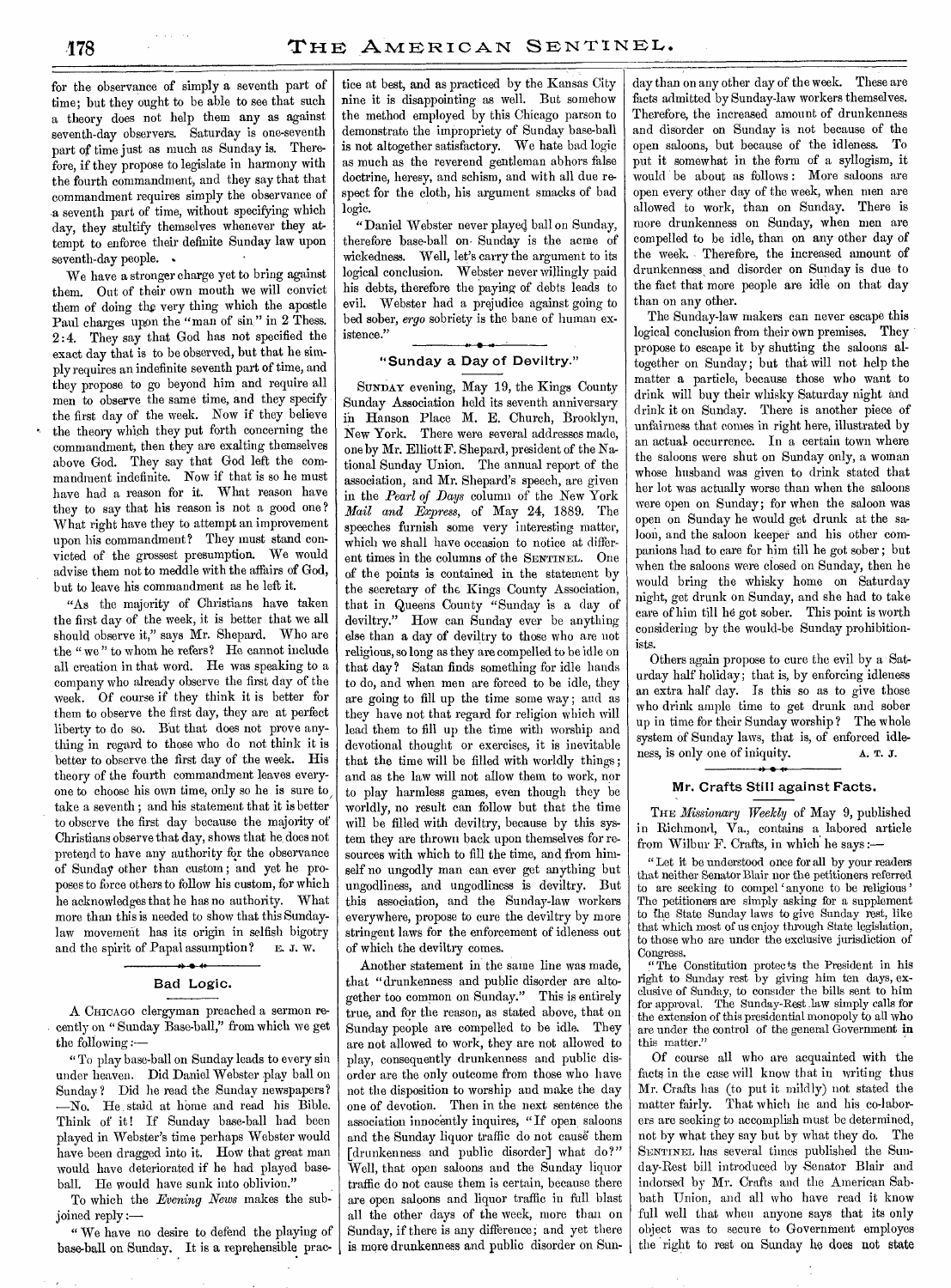the truth. As reported in the *Lutheran Observer* of December 21, 1888, Mr. Crafts himself said of the Blair bill: "The bill which has been introduced makes Sunday the ideal Sabbath of the Puritans,  $\cdot$  hich day shall be occupied only by worship;" and everybody who has read that bill knows that it was designed to stop *all* Sunday labor and business, works of " necessity and humanity" only excepted, in all places subject to the exclusive jurisdiction of the United States, no matter by whom that labor might be performed. Under that bill, had it become a law, a private citizen could have been fined for digging potatoes, mending a wagon brake, plowing a field, or painting a church on Sunday, just as men have been fined under similar laws in some of the States, notably in Arkansas. And nobody knows this any better than does the field secretary of the so-called American Sabbath Union. It does seem that while professing so much regard for the law of God; and especially for the fourth commandment, Mr. Crafts should not entirely overlook the ninth precept of the decalogue.

### The "Voice" of Church and State.

**'I,** 

NOT long since the AMERICAN SENTINEL said this: " Let everybody be assured that work done for party prohibition is work done to promote the union of Church and State, and to bind the citizens of the United States in a worse slavery than was ever suffered by the negroes. We cannot any longer in good conscience call the third party the Prohibition party, for temperance is by no means its main issue."

`Upon which the New York *Voice,* the leading Prohib. ionist paper of this country, said this:-

" There is an air of delightful indefiniteness about this charge. It seems from the context that an unknown ' Prohibition politician' glided into a room where the editor of the AMERICAN SENTINEL and others were, made the statement that Church and State meant Prohibition, and left as mysteriously as he entered, and the conclusion is what we have quoted above.

" Such accusations are childish. The utterances of the party in its platform in any way bearing on this subject are

"1. 'Acknowledging Almighty God as the source of all power in Government;' and,

'2. 'Declaring for the preservation and defense of the Sabbath as a civil institution, without oppressing any who religiously observe the same on *any* other than the first day of the week.'

"The first can be subscribed to by any person who believes that there is a God, and the second by any person who has ordinary common sense. We never heard of a prominent Prohibitionist who favored the union of Church and State."

And in reply we say this: Take the last statement first. The *Voice* says it has " never heard 'of a prominent Prohibitionist who favored the union of Church and State." Now Mr. Sam Small is a prominent Prohibitionist ; one of the most prominent of Prohibitionists, in fact. He was secretary of the National Prohibition Convention of 1888, and he publicly declared this in Kansas City, in January of that year :—

"I want to see the day come when the church shall be the arbiter of all legislation, State, national, and municipal ; when the great churches of the country can come together harmoniously and issue their edict, and the legislative powers will respect it and enact it into laws."

If that would not be a union of Church and State will the *Voice* please tell us what would be? If that would not be a union of Church and State then there never has been and never can be any such thing as a union of Church and State. Such a thing as that, therefore, being a union of Church and State, and Mr. Sam Small being a prominent Prohibitionist, it is proved that there is at least one prominent Prohibitionist who favors a union of Church and State.

Further we take it that the Prohibition party of the State of California is rather a " prominent Prohibitionist." And when in the State convention of 1887 a speaker showed opposition to a union of Church and State he was yelled and hissed down. This is a second "prominent Prohibitionist" that favors a union of Church and State. And we can honestly inform the *Voice*  that there are thousands more of them in the Prohibition party; and that, as a matter of fact, the Prohibition party at present exists for scarcely any other purpose than the inculcation of Church and State principles.

We need not go beyond the above extract from the *Voice* to prove that it itself advocates Church and State principles. It gives two planks of the Prohibition party platform as having a bearing on the subject; and the second of these declares " for the preservation and defense of the Sabbath as a civil institution without oppressing any who religiously observe the same on any other than the first day of the week."

Now if it is with civil institutions, and civil things,•only in a civil way, that the Prohibition party has to do, why then does that party by its national declaration demand the *religious* observance of a day. It proposes to refrain from oppressing only those who religiously observe the Sabbath on any other than the first day of the week. That plainly argues that the Prohibition party does not hold itself under obligation to refrain from oppressing those who do not religiously observe the Sabbath on any day. This plainly shows that the Prohibition party declares for the enforcement of religious observances. The enforcing of religious observances by the civil power is nothing else than a union of Church and State. Therefore the National Prohibition party itself, by its own declaration, favors a union of Church and State.

As for us, we forever deny the right of the Prohibition party, or any other, to oppress anybody, whether he religiously observes the Sab $b$ ath or not.  $A. T. J.$ 

#### How It Disturbs Them.

THE Kings County Sunday Association of New York declares that " the delivery of icecream after ten o'clock Sunday morning has proven a source of annoyance to many sections of the city, and has disturbed public worship in many of our churches." It is really too bad that worship in the churches should be disturbed by such an iniquitous traffic as ice-cream dealing. Why do not the churches prosecute these men for disturbing their worship ? New York has a law making it an offense against the public peace to disturb religious worship. Perhaps our question will be answered by, studying the case a little further. It is of interest to know, and a proper subject of inquiry, just how it is that this disturbance in the churches is caused. We have the answer in full in the same paragraph in which the other statement is found. It is as follows:—

" We regret to state that many church people absolutely ignore their duty in these premises, by requiring ice-cream to be delivered to them for their Sunday dinner. It is safe to say that many professedly Christian people require ice-cream dealers to keep their places of business open, and scores of employes to do work on Sunday, contrary to law, besides requiring the services of horses and wagons, merely to gratify a selfish appetite and serve mere personal gratification."

That explains how the worship is disturbed by the ice-cream dealers. The church-members must have their ice-cream for dinner. The dealers, therefore, are compelled to traverse the streets about church-time; and so worship in the church is grievously disturbed by the iniquitous traffic of the ungodly ice-cream dealers.

This fully explains why it is that these icecream dealers are not prosecuted for the disturbance of worship. The church-members insist on having their ice-cream for dinner, the dealers have to deliver it in time, and a prosecution in such a case for disturbance of worship, wouldn't wear a very good face in any court of *justice.*  Consequently, under cover of the complaint of disturbance of worship, the church managers demand laws of the State by which they can prohibit the ice-cream traffic on Sunday, and thus secure the enforcement of church discipline--by which, in other words, they can compel the church-members not to create a disturbance of their own worship by getting ice-cream for their dinner!

#### The Missouri Sabbath Association.

THEY have organized an auxiliary to the American Sabbath Union in Missouri. It is styled the "Missouri Sabbath Association." The organization was effected at the Sabbath Observance Convention recently held at Sedalia. Article 1 of the constitution says: "The object of' this association shall be to preserve the Christian Sabbath, or Lord's day, as a day of rest and worship."

Of course the usual asseverations were made in the convention that it was not a religious but a civil Sabbath that is sought; but they could not forego the declaration that it is to be a day of worship. Notwithstanding their stereotyped claims to the contrary, this design always comes to the surface in every move the National Reformers make. The fact is, that is the main point, and their small sheep-skin is far too short at both ends to cover so large a wolf.

The hostility of the convention to civil and religious liberty was manifested when a gentleman (Elder R. C. Porter), who had been invited to participate in the proceedings, offered the following resolution

WHEREAS, The principle of equality of rights as set forth in the Declaration of Independence, and incorporated in the Constitution of the United States, by securing to all citizens equal protection of the laws, and as is expressed by our Saviour in the golden rule, is the only true principle of civil and religious liberty; and,

WHEREAs, The rights of conscience of a minority are as sacred as those of the majority, and should be equally respected; therefore,

*Resolved,* That it is the object of this association that the principle of equality of rights, both civil and religious, guaranteed to all citizens by our Constitution as it now stands, should be maintained; and that we will strenuously oppose any movement that will endanger the rights of conscience of any citizen, or deprive them of equal protection of the laws of the State of Missouri or of the United States.

It was moved by the author, and seconded by Elder D. S. Donnell, that this resolution be substituted for article 1 of the constitution, quoted above.

Rev. W. D. Gray, secretary of the convention, then said: "Mr. Chairman, I move you that the resolution be laid on the table." The motion was carried.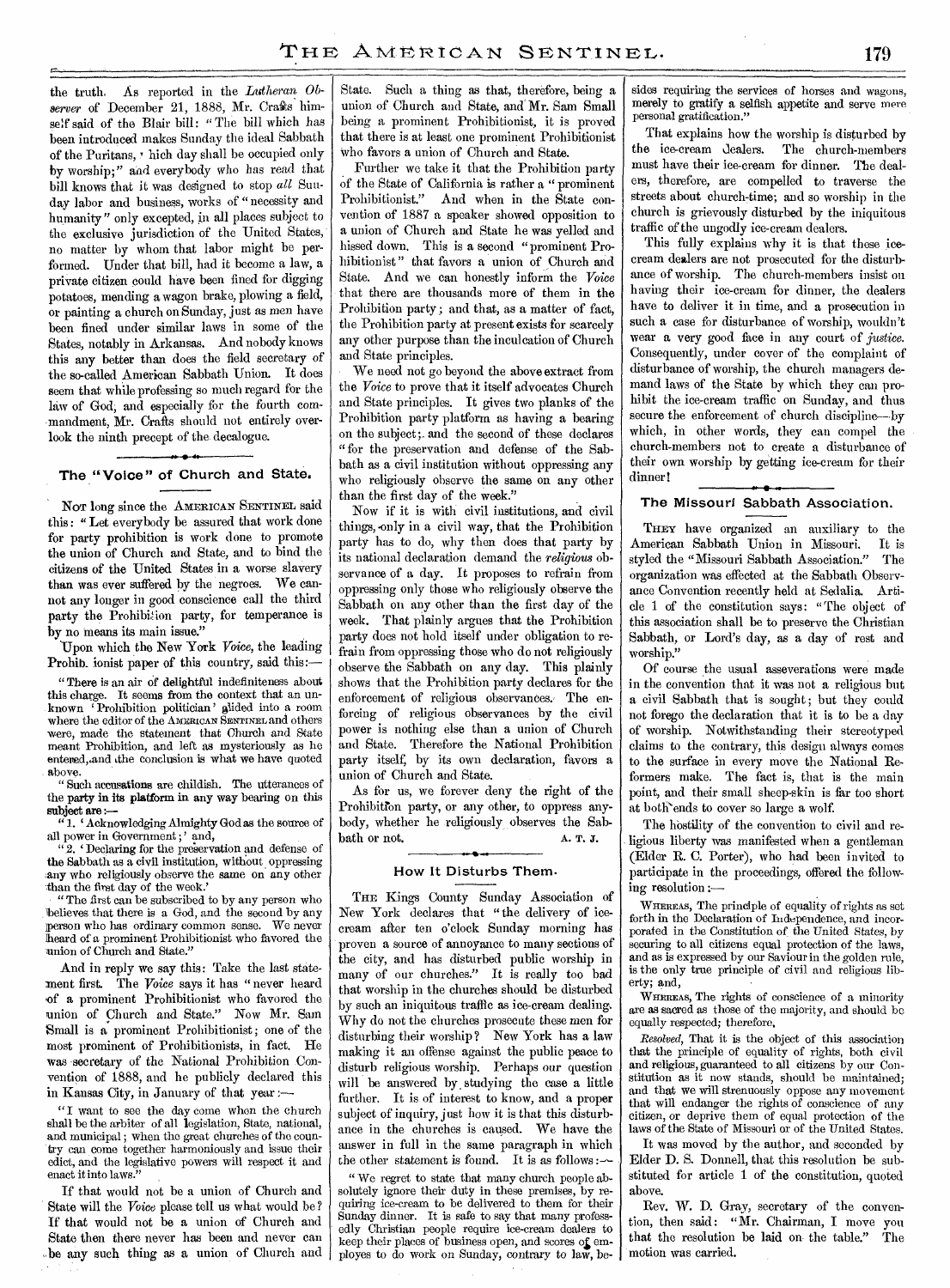*The Chairman—"Now,* Brother Porter, what do you want done with this paper? Do you want this made a part of the records of this convention?"

*Elder `Porter—"I* would leave that to the pleasure of the convention."

*The Chairman—"But* I want to know your wish."

*Elder Porter —"I* would prefer to have it made a part of the records of the convention."

*A Member—"Mr.* President, I think it ought to be recognized as having been introduced and acted upon."

*The Chairman—"If* there are no objections, this is—"

*Mr. Stephens—"I* would like to inquire if it is customary to record the papers that are lost and tabled."

*The Chairman—"* We have not adopted any set rules for our government."

*B. F. Roller—"* It don't signify that this is lost by simply tabling it; it can be taken from the table at any time of the convention. And it cannot be left out of the record of the proceedings without a vote of the convention."

*Mr. Stephens—"My* remark before was misunderstood by Mr. Boller. Is it customary to record any paper to show that such a paper was presented by such a party, and tabled; the paper, of course, kept on file?"

*The Chairman—"* Well, that was what I was getting at; and it is the decision of the chair that this paper, as it is written, shall be a part of the records of the convention, and that this paper was offered by Brother Porter, and was laid on the table."

*Rev. .1. A. Morrow—"* I do not think it would be discourtesy to ask the privilege to return this paper to the parties. It is certainly known to them that this movement is directly, positively, and explicitly in opposition to the whole thing. And I would move you that we return it to the parties."

*The Chairman—"And* that the paper be not made a part of the record of the convention?"

*Mr.Morrow—"Yes,* sir."

*Elder Porter—"I* would like to ask this question. I do not know as I get the idea of the gentleman correctly, in making the motion to return this paper. Does he mean to say that he is opposed to the expression of equality of rights and the principles of the Christian religion as set forth in this resolution? Is that the idea of the gentleman in making the motion?"

*Rev. T. H. Tatlow--"I* think, Mr. Chairman, there is a confusion of ideas, and that there is a mistake on the part of Brother Porter in presenting this. The Sabbath was made for man; so is civil government made for man—"

W. *D. Gray—"I* rise to a point of order."

*The Chairman—"I* think I shall be able to maintain order in the convention."

*Mr. Tatlow—"And* the civil ruler is God's minister to man for good. The Sabbath has two sides, and these two sides are the religious side and the secular side. It is not an interference with the equality of rights."

*Mr. Morrow—"* The one who made the motion to refer the resolution back to the author, replied to the question of Brother Porter as follows : 'As long as the resolution lies on the table it may be called up at any time.' And the thought has occurred to my mind that this would be the only safe course for the convention to pursue and not really be discourteous to anybody. That

motion, by the words of the parties, by the object and aim as they have, explicitly and most publicly and persistently made known in this convention, is directly opposed to the object of this movement. And I do not think that anyone can be imposed upon by it. I am in favor of free speeches in this convention all the way through, but I am not in favor of allowing this resolution to lie on the table, liable to be brought up at any time."

The motion of Mr. Morrow was then seconded, and the chairman then said, " The motion is to return this paper to the author." The motion prevailed with almost a unanimous vote.

That such an association would adopt that resolution as section 1 of its constitution, could not have been expected ; but the utter rejection of it as being "directly, positively, and explicitly " opposed to the work of the association, and the almost unanimous refusal even to table it, lest it should be brought up at some other time, shows the un-American character of the whole movement. That such a body should aid in the construction of even an *"American* Sabbath " is surprising. *ir* •

### The Influence of Romanism.

THE title of a recent article by Rev. Makepiece Trueworthy, D. D., of Washington; D. C., published in the *Occident* of May 29, is, "Rome on the Tiber and Washington on the Potomac," in which he gives some alarming facts relative to the influence of Romanism in this country, and especially in the capital city. He says:—

" Within twenty-four hours after the confirmation of President Harrison's cabinet a cablegram was made public to the effect that the Pope was satisfied with the Cabinet, and that information had been given the Vatican that under Harrison's administration the relations between the United States and the Holy See would be of the most cordial character."

Then, commenting on this fact, Mr. Trueworthy further *says:—* 

"We fail to see what a change of the national administration in America has to do with any opinion, favorable or otherwise, with the Pope, except it be that that functionary, true to his canon law, considers the Catholic Church a political organization.

We also fail to see what difference it ought to make. We believe it always has been true that the Church of Rome has been granted absolute liberty in this country; this is admitted by Romanists themselves, and was so stated by Cardinal Gibbons when in Rome only a year or two since; and that certainly is all that the Catholic Church, or any other church, has a right to ask of this or any other administration. Why the Pope should be assured so promptly that the present administration would be friendly to Rome, is more than we can conceive. Has there ever been an administration in this country unfriendly to the Church of Rome? And why should such an assurance be given to Rome more than to any other church? We certainly think that any administration giving such a pledge is guilty of a great mistake.

No church should be recognized by this Government as such. It is enough that the Constitution and laws be administered as they now stand. Perhaps the giving of this guarantee was no worse, however, nor more at variance with the spirit of our institutions, than was the action of the last administration in sending a revenue cutter to meet the Papal dignitaries sent from Rome to invest Cardinal Gibbons with the insignia of his offico as prince of the Roman hierarchy. But

be this as it may, they both show a dangerous drift in this Government. We do not imagine, however, that either President Cleveland or President Harrison personally feels so exceedingly friendly toward Rome. Their courtesy is due rather to the force of circumstances. Perhaps our meaning will be better understood by the following fact, as set forth in the article above referred to:-

The Boston Committee of One Hundred sent three careful men to this city upon an important mission. With bated breath they reported a discovery. That reported discovery has been discovered to be true. They reported that in this city no item of news relative to Catholic interests is put onto the wire by the associated press without first being submitted to a Roman Catholic official for inspection."

This is certainly significant, and when we come to consider the fact that what is true of Washington in this respect is probably true of most other cities in the land, in fact, of the whole business of the associated press, we can easily see that no administration can afford, from a political standpoint, to antagonize the Church of Rome, or even to be indifferent to the powerful influence which it exerts in American politics. There can scarcely be a doubt that it was the Catholic vote which defeated Mr. Blaine four years ago last fall, and it is probably true that no man could be elected President who should in any way antagonize the interests of the Roman Catholic Church.

Mr. Trueworthy says that he thinks "there are symptoms of a change which will be a compliment to the manly independence of our officials." But certainly the facts which he states do not give any good ground for much hope in that direction. Continuing, he says :—

"In the recent past there were thousands of department clerks who understood that their retention in office depended upon a Catholic tithing system. They know that priestly pressure could remove them at any time. In one of the departments there always appeared, upon the first and fifteenth of each month, the female agents of the Roman hierarchy to collect money from the clerks. They went from room to room, but a few brave men denounced this, and now they may be found at the outer door, and hundreds who are not Catholics find it to their interest to feed the spacious man of Rome. A lady department clerk told me a year ago the history of her political service, during which service she had monthly paid the Catholic Church a tax upon her privilege to work for the Government, and when she offended a priest she lost her position. Some who refuse to contribute monthly to that church, at the doors of Government buildings, find their names sent to the heads of departments, and that means dismissal. From my west window, which opens towards the Potomac, my eye falls upon the flag which waves from the top of one of the leading Government bureaus. It is well established that clerks go and come at that bureau at the bidding of a priest.

"During the first weeks of the present administration a priest attached to one of the leading Catholic Churches of the city hung day after day about the White House, for the purpose of personally soliciting an appointment, which was clearly seen to have been in the interest of a Catholic political measure.

" All of the hospitals, except one, in the District of Columbia, are under Catholic management. They were established by congressional action, and by the appropriation of the money of the people of the United States."

Contemplating this influence, we are led to ask, If they, do such things in a green tree, what will they not do in a dry? And what may we not expect to see should the National Reform program be carried out, and the Constitution amended something after the fashion proposed by Senator Blair? Disguise the fact as we may, all Protestant churches combined have not as much political influence in the United States to-day as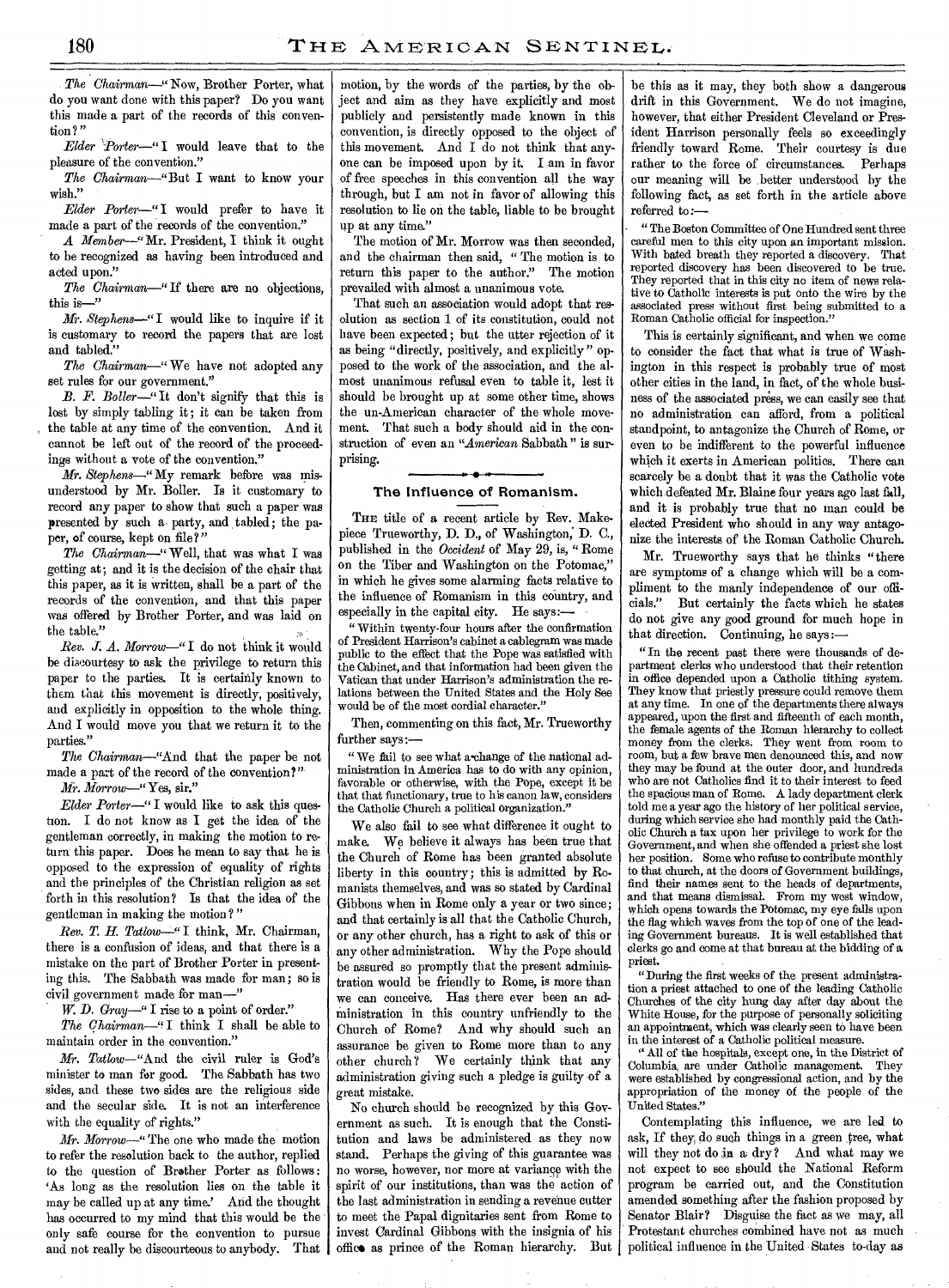is exercised by the Church of Rome, not because Rome outnumbers the Protestants, but because of its perfect organization. Protestants are divided between the several parties, and it is practically impossible to unite them in any one party, but the Catholic vote can be given almost solid for one party or the other, as the interests of the church may demand. It is because of this fact that Rome is a standing menace to our free institutions.

With the exception, perhaps, of the Mormon Church, which, however, is so small that it cuts no figure in national politics, no other single church is so well organized, and at the same time no other church presents the same religio-political phase as does the Roman Catholic. As a general rule, Protestants owe their highest political allegiance to the Governnent, while Catholics owe their highest allegiance to the Pope of Rome, and are under the entire control of a corrupt and scheming priesthood. It is the boast of Catholics in many sections of our country that they have it in their power to defeat any man for office. It is also their boast that they control the press, and it is undoubtedly their design to control the Government. This, of course, would be impossible were Protestants united in opposing them, but with the National Reformers ready to make " repeated advances," even though they suffer "some rebuffs," and to compromise and yield point after point, in order to gain the co-operation of the Catholic Church in securing Sunday laws, and other legislation of the same character, what may we not expect even in this country ?

### **Doing Evil That Good May Come.**

THE Rev. Wilbur F. Crafts, **D. D.,** a prominent worker in the cause of so-called National Reform, while referring some time since to the petitions which were being circulated for signatures against the religious legislation provided for by the now defunct Blair Sunday-Rest bill, took occasion. to remark that said petitions were so worded as to give the "false impression" that the National Reformers were "asking for a law to promote the religious observance of the Sabbath," whereas, he said, they "were seeking only protection for Sunday rest and worship." Inasmuch as religion is defined to be any "system of faith and worship," it follows, from the lucid explanation of Mr. Crafts, that the difference between the religious observance of the Sunday sabbath and what he and his co-reformers are seeking, is about as great as the difference between tweedledee and tweedledum.

As has been repeatedly shown, there is nothing false whatever in a single statement of the counterpetition., It was designed to open the eyes of the people, and their representatives in Congress, to the fact that religious legislation was being called for by National Reformers, and that if their plea was granted, grave danger menaced the republican institutions of this country. This point, however, is seized upon by Mr. Crafts as being one which is designed to convey a " false impression." Were there the remotest probability that the reverend gentleman would" take it, the advice might be suggested that "those who live in glass houses should not throw stones." It is improbable, however, that anything by way of advice would have much effect upon him in this matter. A man who would deliberately make the statement, from both pulpit and press, that a petition calling for a National Sunday law had obtained

14,000,000 signatures, when in point of fact only 407 names were attached to it, would have sufficient self-assurance to do almost anything. He would, doubtless, even sanction the various subterfuges used to obtain the re-indorsement at different times and places of many of these individuals who were already numbered in the petition, and yet whose indorsements, made in many cases without their knowledge, were again and again counted as new names to the original petition. All these and other questionable measures were resorted to by Dr. Crafts and his associates. Some names were used as many as five times, while thousands of persons were represented as favoring the movement who in reality were directly opposed to it, and had actually signed the counter petition. Such work as this should make the'National Reform Association feel that it has secured a craftsman who is in every way worthy of the work in which he is engaged. Truly the accusation of laboring to create "false impressions" comes with poor grace from any National Reformer, but peculiarly so under these circumstances from the Rev. Wilbur F. Crafts, D. D.

A marked feature among National Reformers seems to be their apparent inability to adopt truthful and upright methods of dealing with the questions to which they have committed themselves. Their entire work evidences a chronic failing in this direction, and the more thoroughly an individual becomes saturated with the principles of National Reform, the more perceptibly does this failing manifest itself. And the work of Mr. Crafts seems to afford no exception to this rule.

The proclivity for falsehood developed by the Romisb Church in its early history was perfectly wonderful, if the statements of historians are to be credited. It was not only a well-known maxim among the Catholic Fathers that falsehoods were valuable auxiliaries, to the truth, but it was a custom expressly defended and maintained by them that it was right to perform evil deeds that so-called good results might be accomplished. Whether this is the reason or not for such actions as have just been referred to on the part of National Reformers, it is a fact that when men have certain objects to be gained they naturally expect to resort to such methods as have gained similar results in times past. And in this connection there is certainly a striking similarity between the methods of the National Reform Association and its illustrious prototype, the Papacy.

J. W. SCOLES.

#### **Shall We Go Back?**

REV. W. D. GRAY, secretary of the Sunday Reform Convention recently held at Sedalia, Missouri, gave expression to his views of national reform in the following characteristic language:—

" To appeal to divine authority in our legislation would be to fundamentally change the law of our land, or the principle adopted by our fathers when they said that all Governments derive their just powers from the consent of the governed. I for one do not believe that, as a political maxim. I do not believe that Governments derive their just powers from the consent of the governed ; and so the object of this movement is an effort to change that feature in our fundamental law. Jefferson was under the influence of French ideas when the Constitution was framed, and that had something to do with leaving God out of the Constitution. And I think that the provincial history of this country will compel us to come back to that, and recognize God in our Constitution. And I see in this reform a Providence teaching us the necessity of recognizing something else besides the will of the people as the basis of government."

We have often logically traced the utterances of National Reformers to the point reached in the above sentiments, but they do not all so frankly and openly declare their intention to utterly overturn the primary principles of the republic. We have from the first recognized the National Reform movement as un-American, diametrically opposed to republican institutions; but they have endeavored to resent the charge, even in face of the fact that their every move sustained it. But now we have the public avowal from the Rev. secretary of a State convention, that "the object of this movement is an effort to change that feature in our fundamental law," that Governments derive their just powers from the consent of the governed. Unless the National Reform Association, or its viceroy, the National Sabbath Association, publicly refute this annunciation of Rev. W. D. Gray, we shall deem that purpose as acknowledged and settled, and that our logical deductions to this end in the past will no longer be disputed.

*Therefore, the public may hereafter know that the so-called National Reform, is* a *movement to establish a Government that will utterly ignore the consent of the governed; that it is avowedly "an ef fort to change that feature in our fundamental law."* 

Just now, however, the Reformers are moving heaven and earth to procure the consent of the governed to their traitorous scheme; or, rather, to make a show of having procured their consent to be ruthlessly shorn of their only protection against any measures that religious intolerance might conceive. They made a bold effort last winter to convince the United States Congress and the people at large that they already had the consent of the governed to the enactment of the Blair bills; and at the same time they were pushing to their utmost their principle of carrying out their designs without such consent. They represented millions of people, without even asking their consent, as petitioning Congress to enact those bills, when thousands of the same people had actually signed adverse petitions.

Mr. Gray thinks "that the provincial history of this country will compel us to go back to that, and recognize God in the Constitution." IIad he and his *confreres* lived during "the provincial history of this country," and been obliged to swallow some of the medicine they are prescribing to-day, they might haVe seen its imaginary glories in a different light. Had they lived in Massachusetts, and been either Baptists or Quakers, they might have enjoyed the pleasures of imprisonment, banishment, whipping, or hanging, *without* the consent of the governed. And other colonies were conducted on the National Reform idea that " Governments derive their just powers" from the church, when men were fined and imprisoned for not attending church, and their property sold to pay the ministers' tax. Whichever church gained the ascendency in any colony claimed the prerogative of manipulating the Government.

But if the Government does not derive its just powers from the consent of the governed, from whom do its just powers emanate?—Well, the National Reformers claim that it comes from God. By what means does God communicate his will to the Government?—Through the Bible. Who are the interpreters of the Bible?—The church, of course. Then in what relation does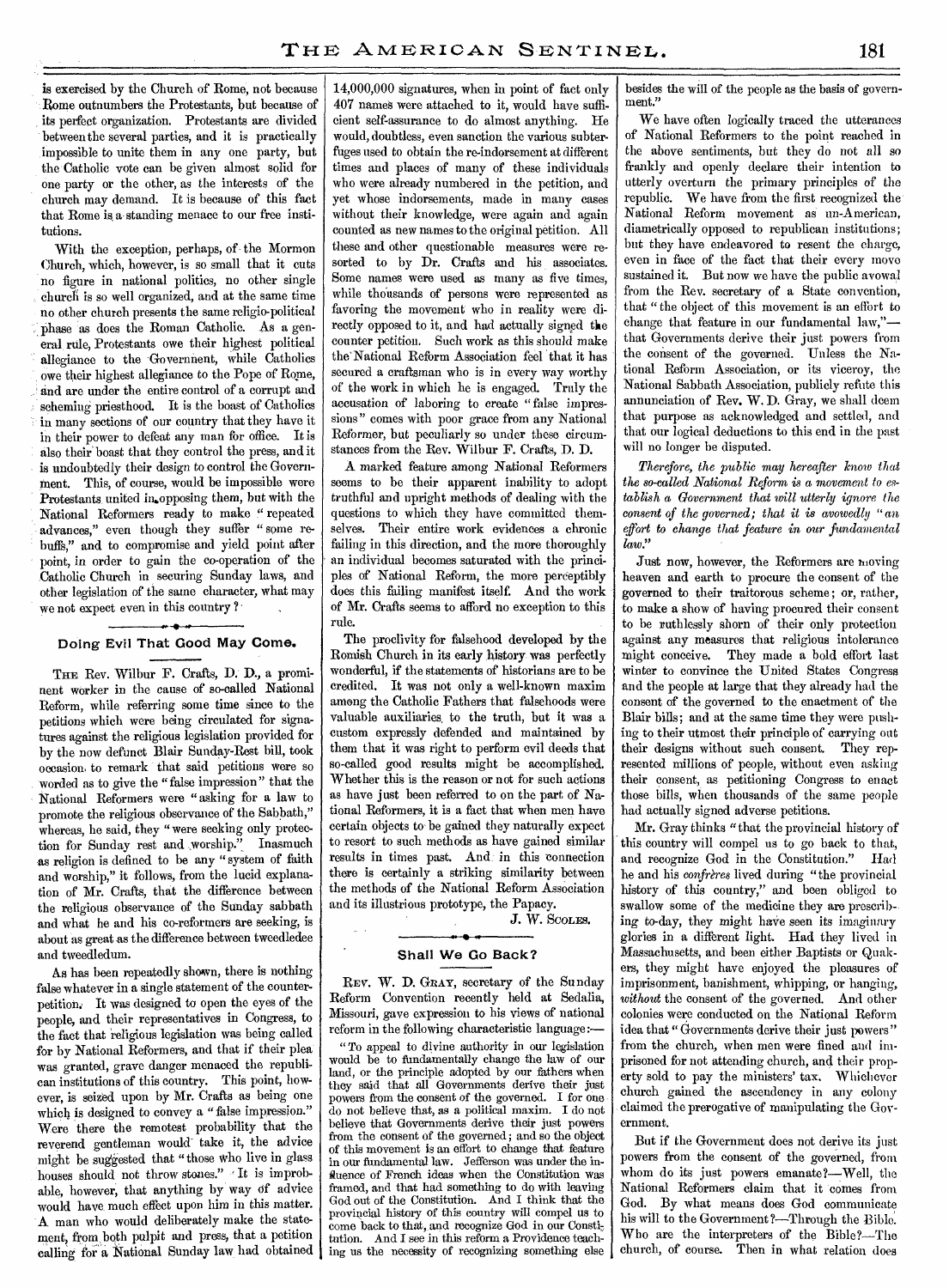that place the church and the Government?--It establishes the union of Church and State, with the Church as the supreme factor. This is the logical outcome of going back to "the provincial history of the country" for a criterion of government.

Considering the cost of throwing off that old provincial yoke, what American freeman is prepared to place himself under a similar policy? And what shall we say of a religious movement that seeks to relegate our free institutions into the meshes of such fanaticism and bigotry? It is clearly manifest that such a Constitution as the National Reformers would make, would have very little of godly principles attached to it, though the name were repeated in every sentence. When the people of this Nation consent to be governed without their consent, they will have sold themselves into an abject slavery from which they will never recover. But such is the condition into which the national deformers would lead us.

#### **The Reason.**

DURING the recent session of the National Reform Convention in Sedalia, Missouri, Mrs. Kate L. Shaw, State superintendent of the W. C. T. U., sprung the question as to why the Sunday law of that State is not enforced. Dr. Brooks, of Kansas City, endeavored to give some reasons, and first of all he said : " The Christian people of this country do not raise such a protest as to compel the officers to enforce the law; if the preachers would speak out on this question I believe these officials would be more faithful than they are."

Now why don't the preachers speak out? That question can easily be answered for them: The law doesn't reach the class that the preachers really want to get at.

The reason the Missouri law is not enforced can be gathered from the experience of Arkansas. The law in that State was not enforced until the clause exempting those who kept the seventh-day Sabbath was repealed. But no sooner was that action secured than the preachers began to " speak out," and the officials were " more faithful"---not, however, in closing up saloons, or Sunday theaters, or stopping base-ball games, but in seeking out quiet seventh-day keepers who pursued their rural vocations on Sunday, miles away from any public place. And when the exemption was restored, the execution of the law ceased, and its friends are now "speaking out" loudly, not for the enforcement of the law on the rowdy elements of society, but for the repeal of that exemption. They aim to work energetically to that end for the next two years, until the next session of the Legislature, and in the meantime they make no effort to have the law enforced.

So in Missouri, Dr. Brooks said that twenty thousand people attended a Sunday base-ball game in Kansas City, "and the shouts and yells of that vast concourse of people shook the air from center to circumference of that city ; there was no spot in Kansas City where you could not hear them." Yet the officers did not stop it, nor did the preachers—not even the Rev. D. D. speaker himself—"speak out" to enter a complaint and have the disgraceful proceeding shut off. So it is plain that the saloons, and the hoodlum games, are not the game that the Sunday-law people want. They will stumble right over that and not even attempt to catch it.

But it is safe to predict that if the exemption clause of the Missouri Sunday law were repealed, the preachers, and especially Dr. Brooks, would " speak out" in thunder tones, and the officers would suddenly become "more faithful" in hunting up those who should rest and worship on the seventh day, and then on Sunday engage in the noisy occupation of painting the back part of a house or digging potatoes. W. N. GLENN.

### **The Sunday Law: How It Will Affect American Institutions.**

THOSE who plead for laws to protect the "American Sabbath," evidently use this term in order to appeal to the patriotism of others who are justly proud of our country, and who have a jealous regard for the American institutions. But how will the enforcement by law of an institution that was venerable before this continent was thought of, affect those principles of liberty and equality which are distinctively American?

First, in order to make a national Sunday law effective the instrument called the American Constitution must be so amended as to allow laws to be enforced which will not only discriminate in favor of the religious opinions of one class, but at the same time abridge the religious rights of another, and the *inalienable rights of all.* For as Sunday is without dispute a religious institution, any effort to enforce its observance by law is a blow aimed directly at one of the fundamental principles of our Government, namely, *religious liberty,* that principle to which, more than any other, we are indebted for our country's greatness; that principle which has enabled sixty millions of people of almost every shade of religious opinion to dwell on the same soil in united self-government.

Second, there is in this country an enterprising and rapidly-increasing people who not only insist on using their own discretion in regard to the observance of days, but who claim that there is no divine warrant for the observance of the first day of the week as holy time ; that the Sunday institution is un-American, un-Christian, and unholy. They consider it their duty to propagate their doctrine to the world ; thus, by precept and example, others are influenced to disregard Sunday and Sunday laws; but he who influences others to violate the civil law becomes a party to crime; in fact, a ring-leader. Hence, in order to make Sunday laws effective laws must be passed which will make criminals of virtuous and lawabiding citizens, and abolish that boasted institution of civil liberty, *'freedom of speech."* 

But the end is not yet. The subject will be discussed by the secular and religious press. Books, pamphlets, and tracts already flood the country, and will continue to be published, which denounce all legislation on religious questions, and which also give arguments against the Sunday itself. In order to make the Sunday law effective this must be prohibited by law. Another valued American institution must step aside, and soon the *freedom of the press* will be a thing of the past.

But the matter will not end here; the arguments contained in the printed matter already in circulation, bristling as they are with scriptural and historical facts, will be a constant menace to the "American Sabbath," until this literature is *gathered together and burned.* But still men will read and ponder and obey the teachings of that Book of all books, which is the foundation of their faith, until that too is taken from them and given to the flames. In fact, in order successfully to force any religious form, institution, or rite,

upon this Nation of freemen, our freedom must be abolished, our Constitution shattered, and our whole social and political fabric overturned.

American citizens, fellow-countrymen, are you ready to forge the shackles for your own enslavement? Are you ready to unite with conspirators against our Government? If so, use your influence in favor of the Sunday law. If not, fight it<br>with all your might. E. P. DEXTER. with all your might. *Topeka, Kansas, May 12, 1889.* 

### **From a Jewish Standpoint.**

RABBI KRANSKOPF, D. D., in an article in the *Jewish Times and Observer,* calls attention to the tendencies of the present time by giving instances of like cause and effect in the past. Following is an extract from his article :—

"Religion is again clamoring for worldly power. It is forgetting that its mission is simply to support the hand of the State, by a scrupulous attending to its own duties, in its own legitimate sphere,. and not to meddle with the State in the exercise of its function.

" I am not an alarmist, and yet when, in a republican Government like ours, which guarantees liberty of conscience and freedom of worship to every man, such signs of religious interference with the duties of the State are beginning to manifest themselves, there is indeed reason for alarm. Religion has grown tired of being simply the coadjutor to the State. It is striving for the supremacy, and that spirit is inimical to civilization. It has been attempted before, and with grievous consequences. Collect all the misery which despotism and corruption have inflicted upon individuals and nations; measure, if you can, the flood of tears that was shed for a miserable existence, for crushed fortunes, for disappointed! hopes ; and still even this aggregate of misery will not be able to give you a conception of all the sufferings that were endured by human kind during the supremacy of religion over the temporal power.

"Ask for the date of that age when a deep black cloud of appalling ignorance rested over the people; when the intellect lay fettered; when the industries were paralyzed; when the word "liberty" was not to be found in the vocabulary of the people ; when the physical sciences were persecuted as being incompatible with revealed truth ; when all researches were prohibited, under the severest punishment, as being pernicious to piety; when the grossest superstitions were forced upon the people; when blind credulity and unquestioning belief were made the first articles of their creed ; when the most repulsive corruptions pre. vailed even within the church itself; when even; the clergy was void of every sting of conscience,, drunken, lost in sensuality, rioting in open immo-, rality, trafficking with religion for the purpose of enlarging their opportunities for debauchery,- and the answer will be, All this prevailed during that age in which religion was the sole mistress of the people."

THE only freedom which deserves the name is of pursuing our own good in our own way, so long as we do not attempt to deprive others of theirs, or impede their efforts to attain it. Each is the proper guardian of his own health, whether bodily, or mental, or spiritual. Mankind are greater gainers by suffering each other to live as seems good to themselves than by compelling each to live as seems good to the rest.—Johns *Stuart Mill.*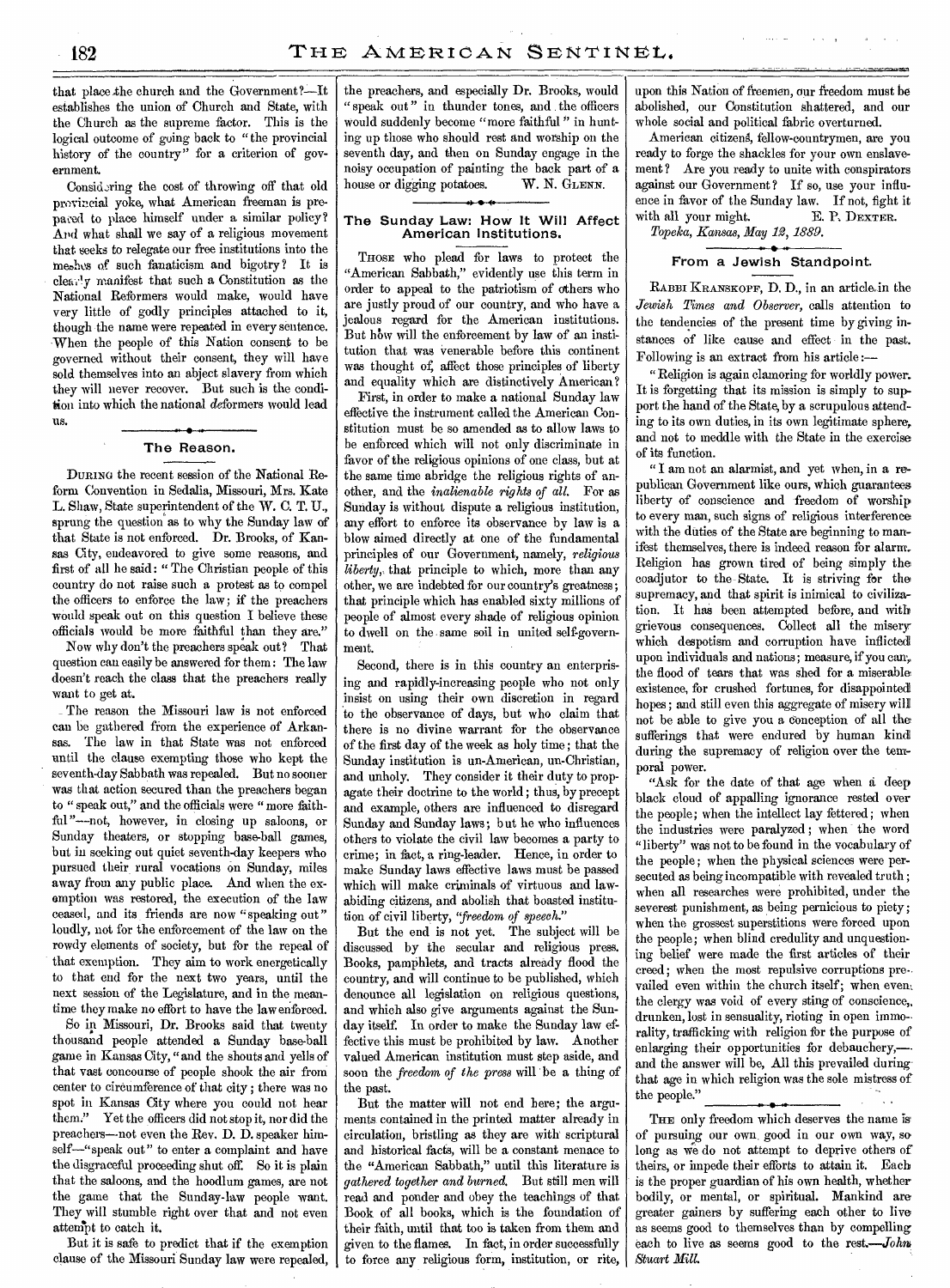MOVERTISING RATES made known on application. No advertisements of patent medicines, not allow the movelies, digares, tobacco, liquors, novels or any-<br>investies, digares, tobacco, liquors, novels or any-<br>thing of a trivial,



BY A. T. JONES, One of the Editors of the **AMERICAN SENTINEL.** 

### **Scriptural, Logical, Plain and Forcible.**

This important Work shows clearly the relation hat should exist between Church and State at die present time, as proven by the Bible and his- , ory of the past twenty-five centuries.

### " CIVIL GOVERNMENT AND RELIGION"

Ts a pamphlet of 176 large octavo pages. Price 25 cents. Millions of copies should be placed in the hands of thinking people AT once. It clearly defines what position we, as American citizens, should sustain toward the eff

### **THE YO SEMITE VALLEY, BIG TREE GROVES, Etc,**

### **"In the Heart of the Sierras"**

Is the only book ever issued which in any way does justice to this wonderful Valley and its surroundings. The

**FULL-PAGE ARTOTYPES** 

Are the most charmingly characteristic of any illustrations ever produced, and are perfectly true to life, having been photographed direct from nature.

#### **THE WONDERFUL YO SENITE**

Is here presented in all its beauty and majesty.<br>The book is just the thing for agents to handle, and good reliable agents are wanted everywhere to introduce this book. Our outfit is perfection itself and our terms to agen PACIFIC PRESS PUBLISHING CO.,

Or 43 Bond St., N. Y. Oakland, Cal,

### **The Teachers' Outlook.**

Published by The Teachers' Publishing Company,<br>Des Moines, Iowa. A monthly magazine for teach-<br>Cers and pupils that proposes to supplement other<br>school journals rather than to occupy the same<br>field. It will seek to provide

illustrate and test theories; to stimulate thought,<br>and test theories; to stimulate thought,<br>and give the teacher's mind a fresh source of in-<br>popular, point one, there is the property of current events of the magnetic<br>pro

# A POOR FOUNTAIN PEN **IS A. NUISANCE;**

But a Good One is a Joy Forever.

We carry a full stock of the best makes of fount-ain pens, and feel sure we can suit the most fas-tidious.

Remit \$2.50 and with it send a sample of the steel pen which suits you best, and we will send you a found in the synce of the synch it is **so convenient** to have a pen which is **always ready**, and which can be used as **alw** 

**Give** us **a trial** order. Pens **sent** by registered maiL The trade supplied. Address,

PACIFIC PRESS PUBLISHING CO.,<br>
iond St., N. Y. Oakland, Cal. Or 43 Bond St., N. Y.

# Advertisements. | BURIED CITIES RECOVERED ;

OR,

*Explorations in Bible Lands.* 

— в**у** –

**REV.FRANK S. DEHASS, D. D.** 

(Late U. S. Consul at Jerusalem.) THE LATEST! THE MOST AUTHENTIC! THE MOST READABLE BOOK PUBLISHED ON EGYPT, PALESTINE AND THE ORIENT!

A BOOK FOR EVERY CHRISTIAN.

THE FULFILLMENT OF ANCIENT PROPHECIES AS SHOWN BY THE LIGHT OF MODERN DIS-COVERIES ; A CORROBORATED HISTORY OF THE BIBLE FOUND WRITTEN ON STONE; THE ATHEIST AND SKEPTIC DEFEATED ON THEIR OWN GROUND.

### $\langle \textit{NEARLY 200 ILLUSTR} \textit{ATIONS} \rangle$

FROM ORIGINAL PHOTOGRAPHS AND SKETCHES.

### Fine Paper, Neat Binding, Clear and Beautiful Type.

**The book is octavo in** size, has over 600 pages, and contains nearly 200 beautiful illustrations. The paper and type were especially selected to meet the requirements of this work, while the binding is both ornate and at the same time most substantial.

The illustrat'ons are nearly all either sketched or photographed from life, and in their preparation for the press the most artistic processes known to the trade have been employed.

Fine English Cloth, Black and Gold Stamp on Side and Back, Sprinkled Edges, - - \$350 Fine English Cloth, Black and Gold Stamp on Side and Back, Gilt Edges, - - - 400<br>Fine French Turkey Morocco, Full Gilt Sides and Edges - - - - - - - - 600

We will send books postpaid, at above prices, where we have no agent. Agents of ability can *coin money* **in** the sale of this book. Send \$1.5o for prospectus, outfit, and terms to agents to

Pacific Press Publishing Co.,

General Agents for Pacific Coast. **OAKLAND**, CAL.

TEN LECTURES

## ON **NASAL CATARRH**

Its Nature, Causes, Prevention and Cure, and Diseases of the Throat, Eye and Ear, due to Nasal Catarrh; with a chapter of

### CHOICE PRESCRIPTIONS

*Sanitarium* in *the World.* 

The work consists of 120 pages, and is embellished with a colored frontispiece and

**Six Beautifully Colored Plates,** 

Besides many illustrative cuts of the throat and nasal cavity in health and disease. This little work costs **only 30 cents,** and is in great demand.

**PACIFIC PRESS PUBLISHING CO., Or 43 Bond Street, New York. CALL CARLAND, CAL.** 

Smith's Diagram of Parliamentary Rules

A lueid and interesting treatise on Parliamentary<br>usages. By a simple map, with converging lines, it<br>shows the relation of any one motion to every other relation, and at a glance answers over five hundred<br>questions in rega

The N. Y. *Independent* says: "Smith's Diagram<br>simplification of these" is an admirably ingenious<br>simplification of the confused matter of parliamentary<br>practice. Mr. U. Smith has put more of the essence<br>of parliamentary p

Breast-pocket size, 34 pages, bound in muslin. Price, 50 cents. Send for a copy.

Pacific Press Publishing Company, OAKLAND, CAL.

### **PACIFIC BUSINESS COLLEGE**<br>
EXPLORATION Life Scholarship, \$75. 320 POST ST., S. F. Life Scholarship, \$75. SEND FOR CIRCULARS.

**G. H. KRIECHBAUM,**  DENTIST. Office 854 $\frac{1}{2}$  Broadway, Corner Seventh, Oakland. Office Hours--9 to 12 A. M. and 1 to 5 p. M. Rooms 17 and 18.



**M**ORAL AND SCIENTIFIC COMPANION, Flor-<br>ence, Arizona; illustrated, wide-awake; 25c<br>per year. Ads 1c per word.

# West Shore Railroad

**N. Y. C. & H. R. R. R. Co.** Lessee.

The Picturesque Route for Business and Pleasure Travel.

"SUMMER EXCURSIONS," a handsomely illustrated book, giving description of the Hudson River, Catskill Mountains, Saratoga and other New York State resorts, will be mailed on receipt of five cents in postage stamps.

For tourist books, time-tables and information regarding West Shore Railroad, call on or address EL B. JAGOE, General Eastern Passenger Agent, 863 Broadway, or

C. E. LAMBERT, General Passenger Agent, 5 Vanderbilt Ave., New York.

## **THE SENTINEL LIBRARY**

Will contain articles on the various phases of<br>the National Reform Movement, the Union of<br>Church and State, Givil and Religious Liberty, etc.<br>It will be uniform insize (page about  $5x7/\chi$  inches).<br>Each number will contain

No. 7. National Reform and Rights of Con-science. Price, 2 cents.

No. 8. The Amorican Papacy. Price, 2 cents.<br>No. 9. The Salem Witchcraft. Price, 1 cent, No. 10. National Reform Is Church and State.<br>Price, 2 cents.<br>No. 11. What Think Ye of Christ? Price, 1<br>cent.<br>No. 12. Bold and Base Avo

Absurdity. Price, 2 cents. No. 14. The Republic of Israel. Price, l cent. No. 15. National Reformed Presbyterianism.

Price, 4 cents.<br>
Orders can be filled for back numbers at any<br>
orders can be filled for back numbers at any<br>
time and in any quantity desired, as each number<br>
is printed from electrotype plates. Address,<br>
count when ordere

### **Views of National Reform SERIES 1.**

This is a pamphlet of 151 pages, and contains all that the package of 18 tracks formerly published under the same name contained. The volume is paged consecutively, has an index, so that any threat track that the convenie

SOCIAL PURITY, A vigorous and stirring ad-**OUGHAL FURILL**, dress on SOCIAL FURTY<br>by J. H. KELLOGG, M. D., SUPERINTERDENT OF THE LARGET MEDICAL AND SURGICAL SANTAREM IN THE<br>MORLD. Fifth edition. Fritieth thousand. Also con-<br>tains a "Talk to Girls," by Mks. E. E. K **SOCIAL PURITY** 



### **Artistic Dress Reform.**

A Reform in Ladies' Dress is a subject<br>which at present is one of grati interest to the moss<br>intelligent and thoughtful people of thit<br>and, other countries. Ladies will, find the best<br>modes for healthful dressing in the la



**BY J. H. KELLOGG, M. D.,** 

*Medical Superintendent of the Largest Medical and Surgical*